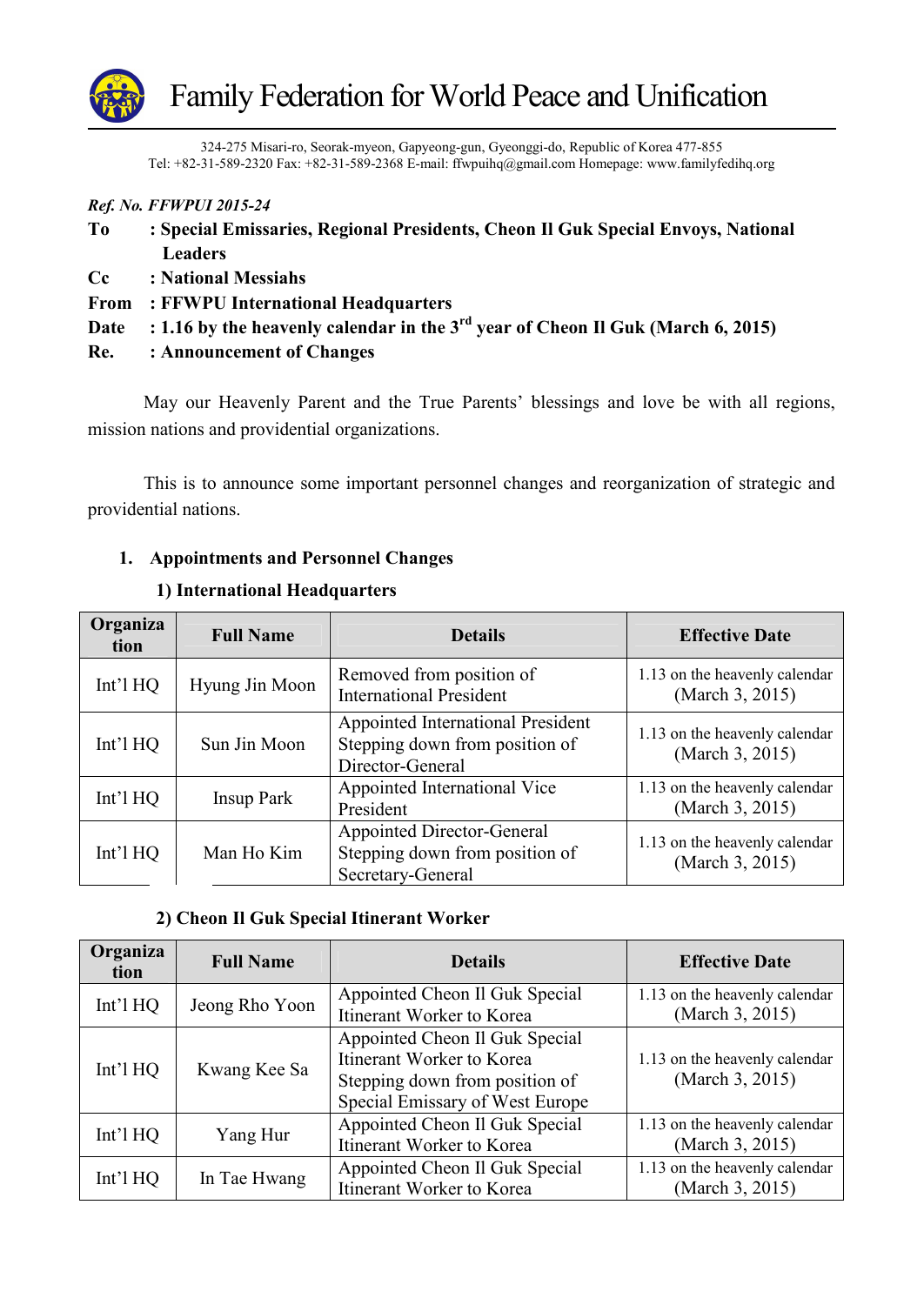

324-275 Misari-ro, Seorak-myeon, Gapyeong-gun, Gyeonggi-do, Republic of Korea 477-855 Tel: +82-31-589-2320 Fax: +82-31-589-2368 E-mail: ffwpuihq@gmail.com Homepage: www.familyfedihq.org

| Int'l $HQ$ | Ino Sadao               | Appointed Cheon Il Guk Special<br>Itinerant Worker to Japan | 1.13 on the heavenly calendar<br>(March 3, 2015) |
|------------|-------------------------|-------------------------------------------------------------|--------------------------------------------------|
| Int'l $HQ$ | Kachi Masayuki          | Appointed Cheon Il Guk Special<br>Itinerant Worker to Japan | 1.13 on the heavenly calendar<br>(March 3, 2015) |
| Int'l $HQ$ | Sano Kunio              | Appointed Cheon Il Guk Special<br>Itinerant Worker to Japan | 1.13 on the heavenly calendar<br>(March 3, 2015) |
| $Int'1$ HQ | Shibanuma<br>Kunihiko   | Appointed Cheon Il Guk Special<br>Itinerant Worker to Japan | 1.13 on the heavenly calendar<br>(March 3, 2015) |
| $Int'1$ HQ | Inose Hiroshi           | Appointed Cheon Il Guk Special<br>Itinerant Worker to USA   | 1.13 on the heavenly calendar<br>(March 3, 2015) |
| $Int'1$ HQ | Larry Krishnek          | Appointed Cheon Il Guk Special<br>Itinerant Worker to USA   | 1.13 on the heavenly calendar<br>(March 3, 2015) |
| $Int'1$ HQ | <b>Richard Buessing</b> | Appointed Cheon Il Guk Special<br>Itinerant Worker to USA   | 1.13 on the heavenly calendar<br>(March 3, 2015) |

#### **3) Special Emissaries**

| Organiza<br>tion | <b>Full Name</b> | <b>Details</b>                                                                                               | <b>Effective Date</b>                            |
|------------------|------------------|--------------------------------------------------------------------------------------------------------------|--------------------------------------------------|
| $Int'1$ HQ       | No Hi Pak        | Appointed Special Emissary to<br>Europe<br>Stepping down from position of<br>Special Emissary to East Europe | 1.13 on the heavenly calendar<br>(March 3, 2015) |
| Int'l $HQ$       | Lan Young Moon   | Appointed Special Emissary to<br>Europe<br>Stepping down from position of<br>Special Emissary to East Europe | 1.13 on the heavenly calendar<br>(March 3, 2015) |

## **4) Regional Presidents**

| Organizati<br>on | <b>Full Name</b>     | <b>Details</b>                                                             | <b>Effective Date</b>                            |
|------------------|----------------------|----------------------------------------------------------------------------|--------------------------------------------------|
| Int'l $HQ$       | Young Tack<br>Yang   | Stepping down from position of<br>Regional President of the Middle<br>East | 1.13 on the heavenly calendar<br>(March 3, 2015) |
| Int'l $HQ$       | Umberto<br>Angelucci | Appointed Regional President of<br>the Middle East                         | 1.13 on the heavenly calendar<br>(March 3, 2015) |
| Int'l $HQ$       | Jong In Pak          | Appointed Regional Vice President<br>of the Middle East                    | 1.13 on the heavenly calendar<br>(March 3, 2015) |
| Int'l $HQ$       | Jack Corley          | Appointed Regional Vice President<br>of Europe                             | 1.13 on the heavenly calendar<br>(March 3, 2015) |

## **5) Cheon Il Guk Special Envoy**

| Organizati<br>on | <b>Full Name</b> | <b>Details</b>                                            | <b>Effective Date</b>                            |
|------------------|------------------|-----------------------------------------------------------|--------------------------------------------------|
| $Int'1$ HQ       | Jung Moon Lee    | Appointed Cheon Il Guk Special<br><b>Envoy to Bolivia</b> | 1.13 on the heavenly calendar<br>(March 3, 2015) |